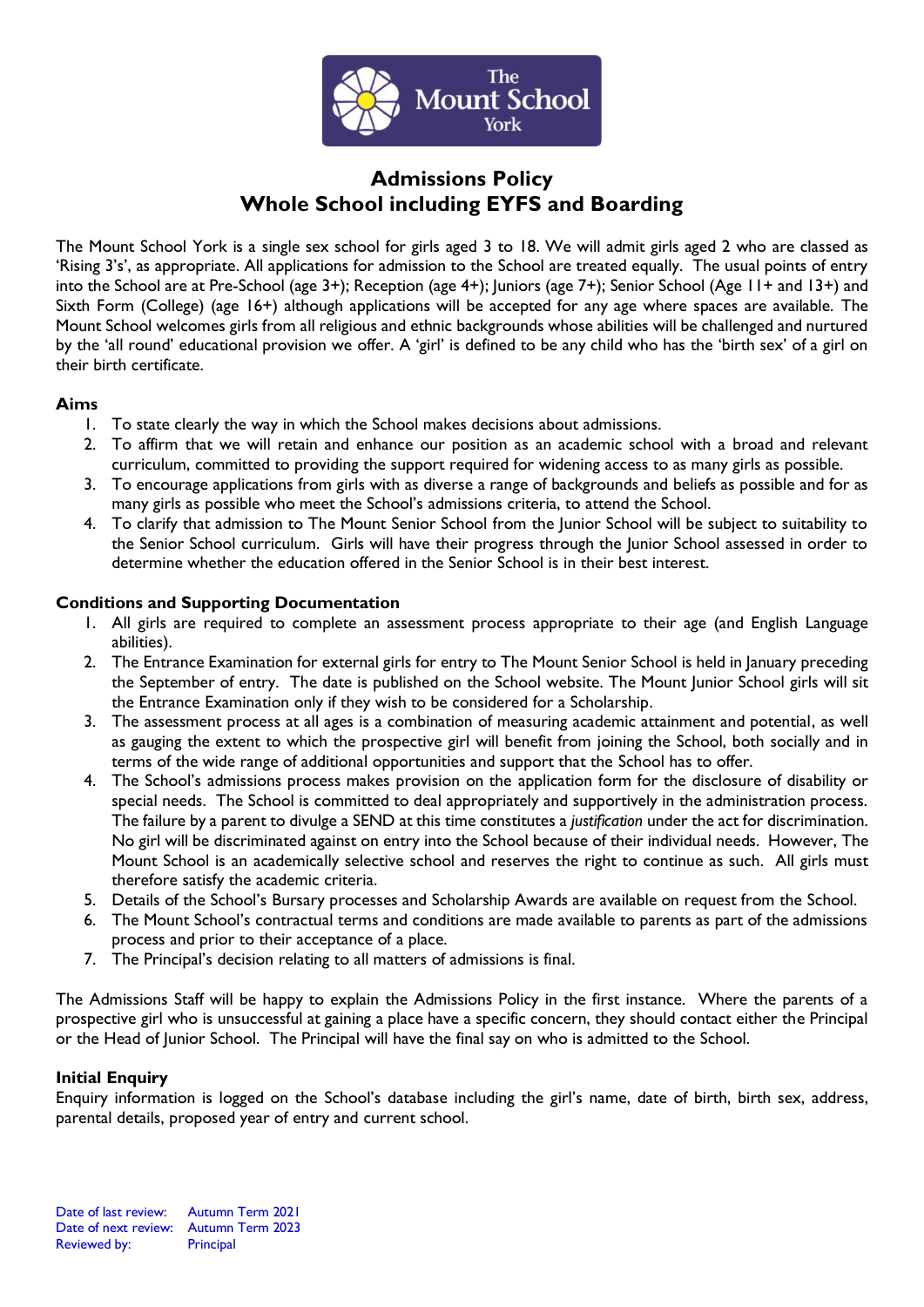The Mount School York values your privacy and the safety and security of your personal data is of utmost importance. Personal data will only be processed for the purpose it was collected and stored securely. To view our Privacy Policy please visit [www.mountschoolyork.co.uk.](http://www.mountschoolyork.co.uk/)

# **Prospectus/School Information**

This will be sent after the receipt of enquiry, with relevant literature as appropriate to the age group of the enquiry.

# **Open Days**

These are held at regular intervals throughout the year. Further details can be viewed on the School website.

#### **Individual Family Visit**

These are arranged by the Admissions Staff at mutually convenient times. Families will meet with either the Principal and/or the Head of Junior School and be taken on a tour of the School often by girls of an appropriate age.

#### **Registration**

Families who have a firm interest in the School complete a Registration Form and pay a non-refundable registration fee. The fee is £50.00 for Pre-School and Junior School and £75.00 for Senior School.

# **PRE-SCHOOL**

#### **Basic Requirements**

In order to be considered for entry into Pre-School, a girl must have reached her third birthday or be classed as a 'Rising 3'. 'Rising threes' are **children who are registered pupils at a school and have not reached the age of three but will do so before the end of their first term at school**.

Admission to Pre-School and progression to the Reception Class:

- A Registration Form must be completed and submitted accompanied by the non-refundable Registration Fee of £50.00.
- Before joining, each girl will be required to attend some taster sessions in the Pre-School. During these taster sessions girls will be informally assessed to ensure they are able to benefit from the School environment. In the case of a girl transferring to us from another Early Years setting, we will require a report in addition to the visits.
- Once the Registration Form has been received and the girl has visited the Pre-School, an Offer of Place will be made.
- A place will be offered with the intention of the girl transferring into the Reception Class. If this is not the intention, the parents must make this clear when accepting the place or by submitting written notice of one full school term as this will ensure that the deposit is refunded.
- A deposit of £100 is required to confirm the acceptance of a place into the Pre-School. When girls transfer to Reception, the £100 will not be returned and will become the non-refundable Acceptance Fee of a place in Junior School. The deposit will be returned to parents should the girl leave Pre-School and the correct notice to leave given.
- Those girls who are joining Reception from Pre-School will be given priority for the choice of Pre-School sessions available.
- Those girls who are not transferring to Reception from Pre-School and are taking a place at a different school will be allocated the unfulfilled sessions.
- Priority for increasing sessions in Pre-School is given to those girls reaching the age of 4 in that academic year (providing they are transferring to Reception).
- All girls not transferring to the Reception Class will be expected to leave at the end of the Summer Term before the academic year in which they attain their fifth birthday.

# **Allocation of Places into Pre-School**

When allocating full-time places, priority in order will be given to:

- 1. Girls from families in Membership or Attenders of the Society of Friends.
- 2. Siblings of girls in the Junior School or Senior School.
- 3. Siblings where more than one girl is entering the Junior School and/or Senior School.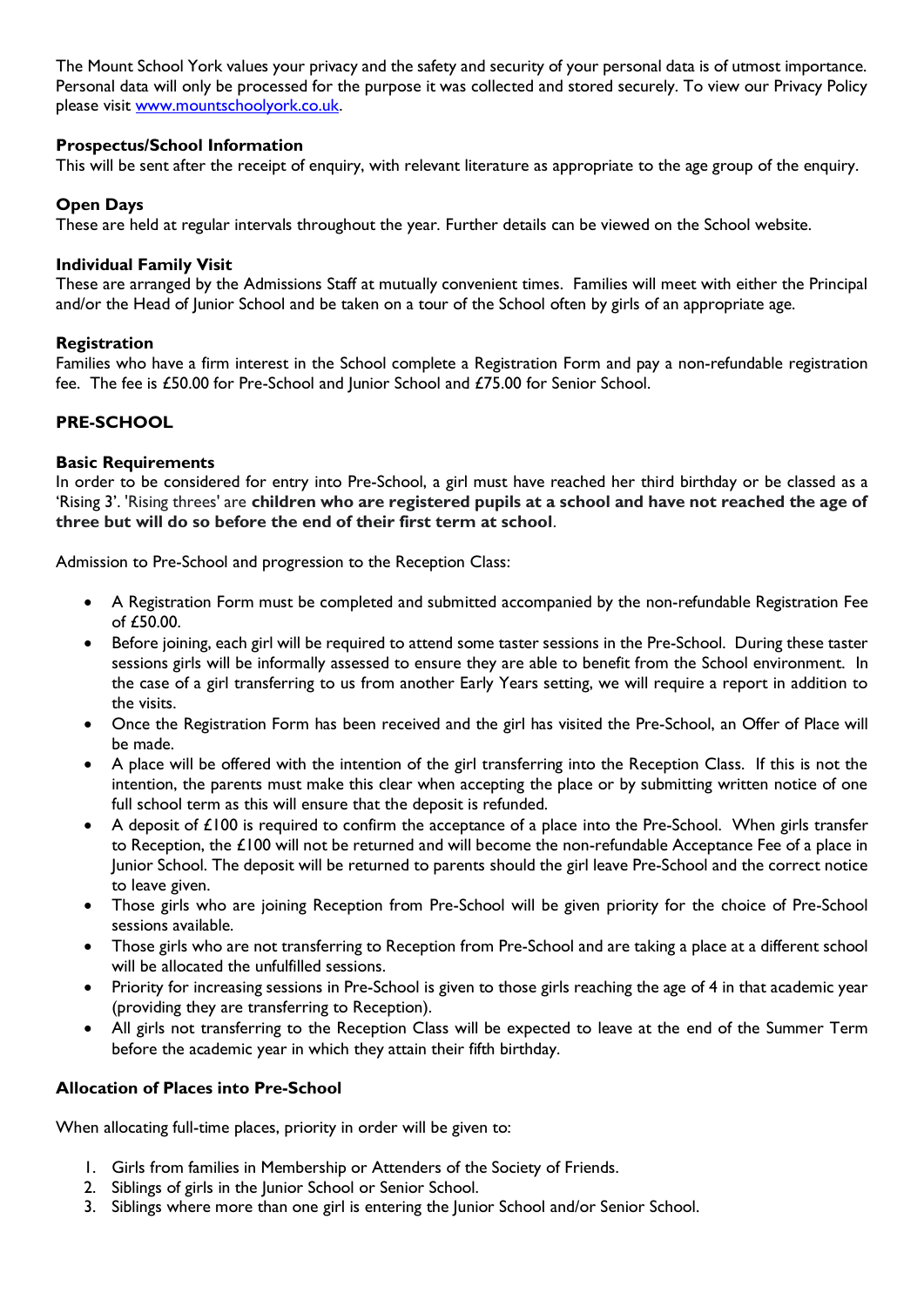- 4. Girls who are committed to moving from Pre-School into Reception Class.
- 5. Girls with the earliest registration date.

Parents will be asked to confirm their choice of regular weekly sessions once an Offer of Place has been made and this is reviewed each term for any changes or increase in sessions. The School will try to accommodate increases and changes to sessions wherever possible.

Sessions will be allocated at the discretion of the School and will depend on the number of vacant sessions available at the time.

# **JUNIOR SCHOOL (Entry into Reception to Year 6)**

Entry into the Junior School will be dependent on availability of places in the appropriate year group and the satisfactory completion of the entrance procedure. If a year group is full, parents may still register their daughter. This will result in the girl going on the waiting list for places in the appropriate year group.

#### **Entrance Procedure**

- A visit for the parents (the girl may be included in certain circumstances). The visit includes an interview with the Head of Junior School (and the Principal of The Mount School when appropriate).
- A tour of the building and the facilities and an introduction to the class and class teacher.
- The formal registration process for the girl completed by the parents and received by the School ie the completion of a Registration Form and payment of the Registration Fee.
- A taster day for the girl during which an informal assessment of the girl will be made by the School.
- Request for a report from the girl's current school.

This assessment will look at the personal and social development of the girl as well as the academic development. An Offer of Place will be made if the report and the taster day are both satisfactory.

# **SENIOR SCHOOL (Entry into Years 7 to11)**

#### **Entrance Procedure**

- On completion of a Registration Form and payment of the Registration Fee, a Taster Day is arranged (where appropriate) for the prospective girl to come and spend a day with girls in the same year group. The Entrance Examination may also be taken during the course of the Taster Day.
- Entrance Examinations may also take place on the Entrance Examination Day in the Spring Term.
- An interview with the Principal or another senior member of staff.
- A report is requested from the girl's current Head Teacher.
- For external girls, an Entrance Examination comprising tests in a combination of Mathematics, English and Verbal and Non-Verbal Reasoning depending on the year of entry. Mount Junior School girls seeking entry into Year 7 will be assessed from their progress throughout Year 3 to Year 6. They will also be asked to take a Verbal and Non-Verbal Reasoning Test. The Head of Junior School will talk to parents in Year 4 or Year 5 if the School feels that a girl may not be able to access the Senior School Curriculum. Otherwise girls in Year 6 will gain an automatic place into Senior School.
- If a parent does not wish their daughter to move into Year 7 from Year 6, a term's notice to leave must be given in accordance with the Parental Terms and Conditions.
- For girls who have English as an Additional Language (EAL), an EAL paper replaces the usual English test.

The tests are designed to assess potential and girls who have not covered particular topics (eg in Mathematics) in their present school will not be penalised.

Selection is made on the basis of girls who reach the required academic standard. We are looking for girls with the potential to access GCSE courses at Key Stage 4 and our Learning Support provision enables access to as many girls as possible. The final decision relating to any offer of a place is, however, at the discretion of the Principal.

# **THE MOUNT SIXTH FORM (COLLEGE) - Entry into Years 12 and 13**